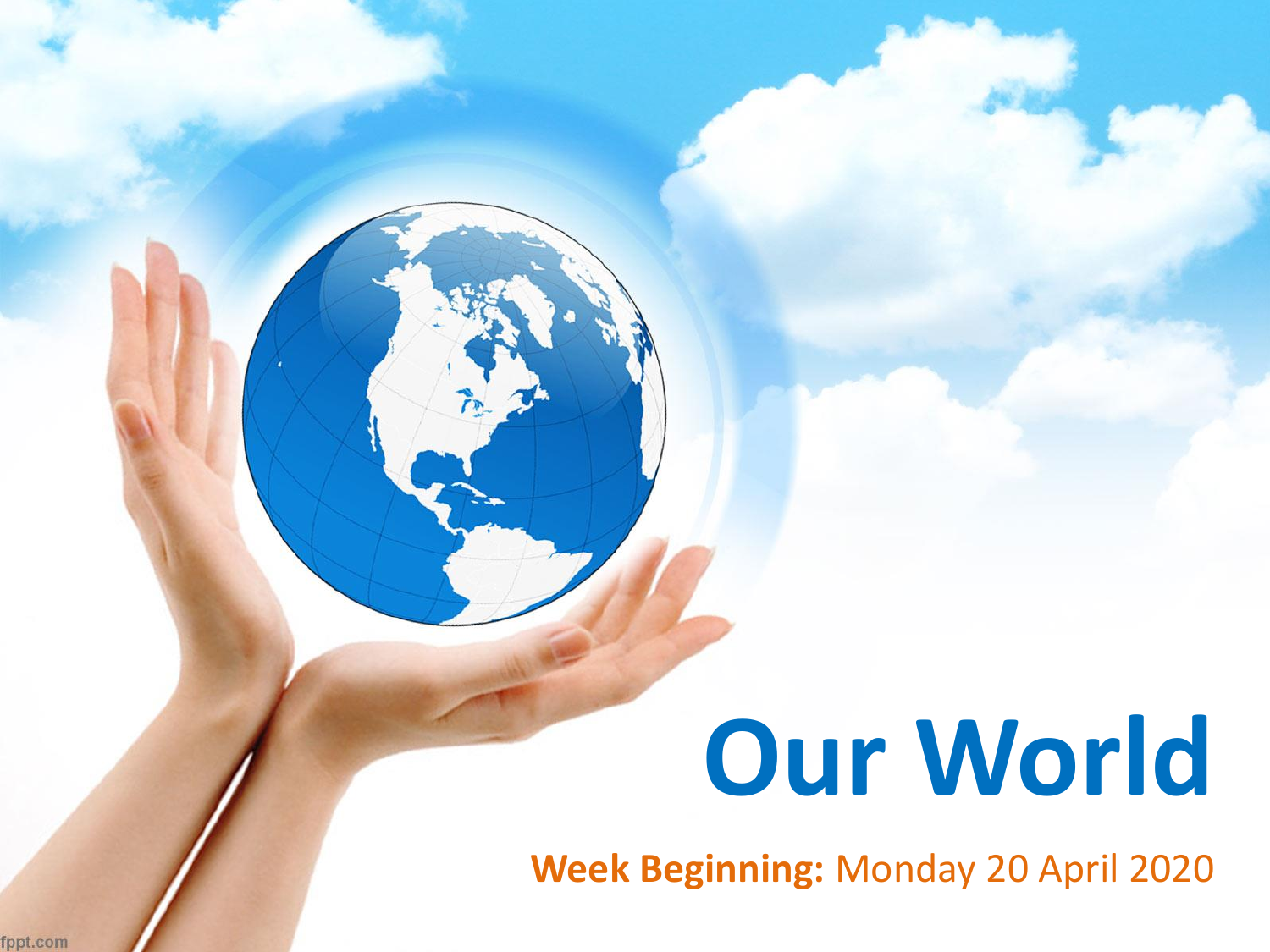### **This Week in Our World…**

This week the focus of **'Our World'** is the UN Convention on the Rights of the Child, Article 12. This is the Article of the month for April, chosen by the Respecting Rights Committee.

At this time of Covid 19 restrictions, I am sure adults and children are finding it difficult to focus on rights, so remember to use these rights in the correct way – and to respect the rights of all of those around you.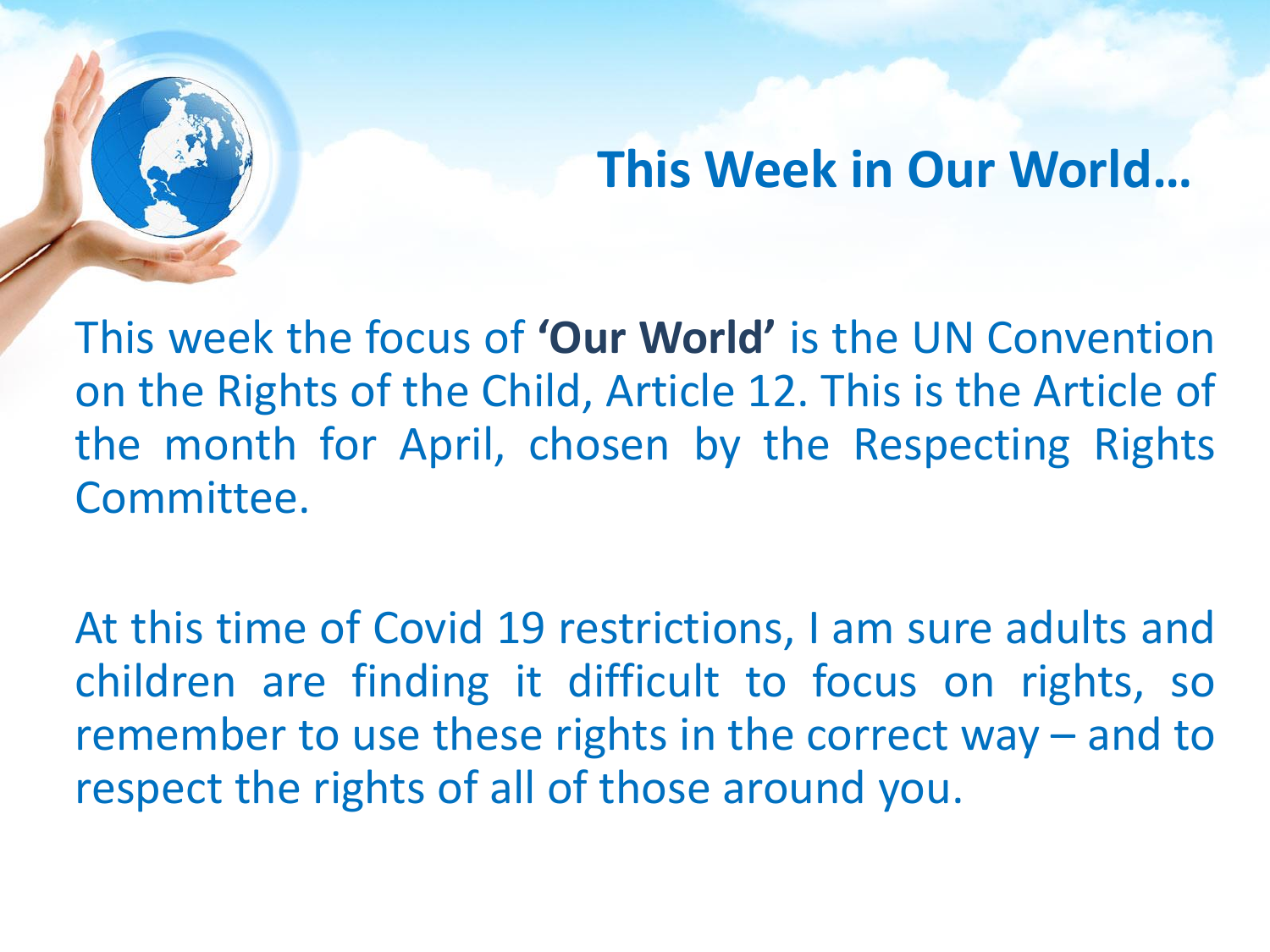### **In Child Friendly Language**

"Rights" are things every child should have or be able to do. All children have the same rights. These rights are listed in the UN Convention on the Rights of the Child. Almost every country has agreed to these rights. All the rights are connected to each other, and all are equally Important. Sometimes, we have to think about rights in terms of what is the best for children in a situation, and what is critical to life and protection from harm. As you grow, you have more responsibility to make choices and rdse your rights.



bu han the edit to be cannel by your year. upperlies of

(e) as well as all the region as the

the right is good abouters a

index to special cars and belp of

make some floor the a

.<br>A shipta - a ang yan dan alima<br>Anipasang yang uni yasa any and subjection ticilo 34<br>han for edit tryby and ind. an de milit la production have wort dies<br>was and in the first below and color<br>Francesco, you have discussed with

an the tight to protection from hos

**Shake Md**<br>Angolan ngay n

sen alumni sugarsh.<br>In seni a hundel ma

can the indic to a good quality education

**Index 43 to 54** 

made to begin belp and fan bruit

经

 $\mathbf{o}$ 

unic

Can you remember the UNCRC posters that were displayed in your classroom?

### **N CONVENTION** THE CHILD

ARTICLE 13 (freedom of expression) Every child must be free to express their thoughts and coinigns and to access all kinds of information, as long as it is within the law.

### ARTICLE 14 (treedom of thought, belief and religion)

**Akard** 

every child<br>shakever their

on, language.

status schatego

Afterlever their family

cent interests of the child)

LE 4 Gregolarmarchation of

mote and protect children's rights.

**/KTICLE 5 (parental guidance and a** 

responsibilities of parents and caters to

provide quidance and direction to their child as they grow up, so that they fully

enjoy their rights. This must be done in a

capacity to make their own choices

Governments must do all they can to

**ARTICLE 7 garth registration, name,** 

vy child has the right to an identity.

changed unlawfully.

serements must respect and protect<br>sght, and prevent the child's name.

ality or family relationships from

**19 (separation from parenta)** 

lecting a child). Children

Sume them harm.

Every child has the right to life

their full potential.

nationality, carel

for by their parents.

identity)

t.

child's evolving capacities)<br>Governments must respect the rights and

every child can enjoy their rights by ating systems and passing laws that

swertioni

its of the child must be a

Every child has the right to think and beleve what they choose and also to practise their religion, as long as they are not stopping other people from enjoying their rights. Governments must respect the rights and responsibilities of patents to guide their child as they grow up. in all decisions and actions that

ARTICLE 15 Hyestom of association! Every child has the right to meet with other children and to join groups and organisations, as long as this does not stop mments must do all they can to make other people from enjoying their rights.

> ARTICLE 16 pight to privacy) Every child has the right to privacy. The law should protect the child's private, family and home life, including protecting children from unlawful attacks that harm their regulated con-

ARTICLE 17 (access to information from the media)<br>Every child has the right to reliable way that recognises the child's increasing information from a variety of sources, and governments should encourage the media to provide information that children ARTICLE 6 (Me, survival and development) can understand. Governments must help protect children from materials that could ensure that children survive and develop to harm them.

> ARTICLE 18 (parental responsibilities) and state assistance) Both parents share responsibility for

Every child has the right to be registered at bringing up their child and should always birth, to have a name and nationality, and, consider what is best for the child. as far as possible, to know and be cared Governments must support parents by creating support services for children and giving parents the help they reed to raise **INTICLE B garatection and preservation** their children

### ARTICLE 19 (protection from violence, abuse and neglect

Governments must do all they can to ensure that children are protected from all forms of violence, abuse, neglect and bad treatment by their parents or anyone else who looks after them.

that is continuous and respects the child's

Governments must oversee the process of

that it prioritiess children's best interests.

11 F 22 inchance children

adoption to make sure it is safe, lewful and

Children should only be adopted outside of

yeat not be asparated from their Vest their will unless it is in their ARTICLE 20 schildren smable to live v that essample, if a parent in with their family! If a child cannot be looked after by have apparated have the their invitediate family. the povemment vitact with both parents must give them special protection and nce. This includes making sure the child is provided with alternative can

culture, language and religion

a family in their own country.

ARTICLE 21 (adoption)

varification vid quickly are! *<u>Phair parent</u>* **WEB COLESN TARR** 

ARTICLE 24 (health and health services) Every child has the right to the best possible health. Governments must provide good quality health care, clean water, rastritious food, and a clean environment and education on health and well-being so that children can stay healthy. Richer countries must help poorer countries achieve this.

> ARTICLE 25 (review of treatment in care) If a child has been placed away from harres for the purpose of care or protection for example, with a foster amily or in hospital), they have the right to a regular review of their treatment the way they are cared for and their wider circumstances

**ARTICLE 26 (social security)** Every child has the right to benefit from social security. Governments must provide spojal security, including financial support and other benefits, to families in need of assistance.

### ARTICLE 27 (adequate standard of Eving) Every child has the right to a standard of Iving that is good enough to meet their physical and social needs and support their development. Governments must help families who cannot afford to

provide this ARTICLE 28 (right to education) Every child has the right to an education. Primary education must be free and different forms of secondary education

pooter countries achieve this.

ARTICLE 29 (goals of education) Education must develop every child's reonality, talents and abilities to the full. It must encourage the child's respect for human rights, as well as respect for their parents, their own and other cultures, and the environment.

**ARTICLE 30 schildren from minority** or indigenous groups)

Every child has the right to learn and use the language, customs and religion of their family, whether or not these are shared by the majority of the people in the country educe they live.

ARTICLE 31 (lettum, play and cultural Every child has the right to relax, play and<br>take part in a wide range of cultural and artistic activities.

### ARTICLE 32 (child labour)

Governments must protect children hom economic exploitation and work that is dangerous or might harm their health, development or education. Governments must set a minimum age for children to work and eraure that work conditions are sale and appropriate.

### their country if they careed be placed with ARTICLE 33 (drug abuse)

Optional Protocols, that strengthen the Governments must protect children from Convention and add further unique that diamal case of decays and from battery stable for children. They are optional

 $unice<sub>1</sub>$ UNITED KINGDOM

medical research

ARTICLE 36 (other forms of exploitation) Gregorian ents must protect children from all other forms of exploitation, for example the exploitation of children for political activities, by the media or for

**ARTICLE 37 Onhumane treatment** 

and detention Children must not be tortured. sentenced to the death penalty or suffer other cruel or decreding treatment or punishment. Children should be arrested, detained or imprisoned only as a last resort and for the shortest time possible. They must be treated with respect and care, and be able to keep in contact with their family. Children must not be put in prison with adults.

ARTICLE 38 (war and armed conflicts) Governments must not allow children under the age of 15 to take part in war or join the armed forces. Government must do everything they can to protect and care for children affected by war and arread conflicts.

ARTICLE 39 (recovery from trauma

and reintegration)<br>Children who have experienced neglect, abuse, exploitation, torture or who are leizege eviscen tsunt text lo anticio support to help them recover their health.

dignity, salf-respect and social life **ARTICLE 40 Buyerile ketical** A child accused or guilty of breaking must be available to every child. Discipline<br>in achools must respect children's dignity the law must be treated with dignity and respect. They have the right to legal and their rights. Richer countries must help assistance and a fair trial that takes

account of their age. Governments must set a minimum age for children to be tried in a criminal court and manage a justice system that enables children who have been in conflict with the law to neintegrate into society.

ARTICLE 41 (respect for higher (ubudamal atangkan

If a country has lews and standards that go further than the present Convention,<br>then the country must keep these favor.

> ARTICLE 42 (knowledge of rights) Governments must actively work to make sure children and adults know about the Convention.

The Convention has 54 articles in total Articles 43-54 are about how adults and governments must work logather to make even all children can enjoy all their rights, including

There are three agreements, called

**ARTICLE 45** 

Unical can provide expert advice and assistance on children's rights. **PTIMAL PROTOCOL**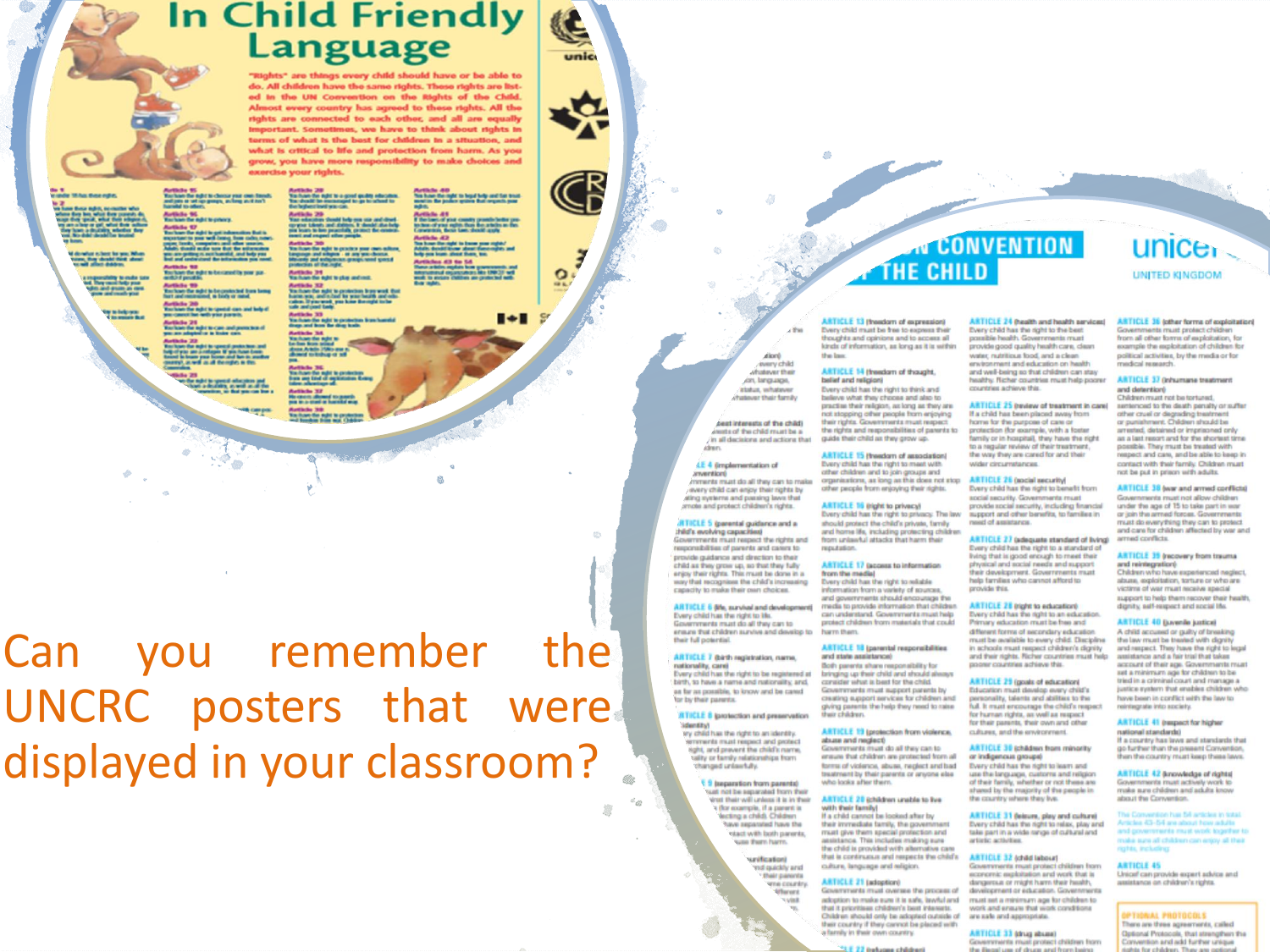



### **What is it?**

## **Article 12**

You have the right to give your opinion, and for adults to listen and take it seriously.

fppt.com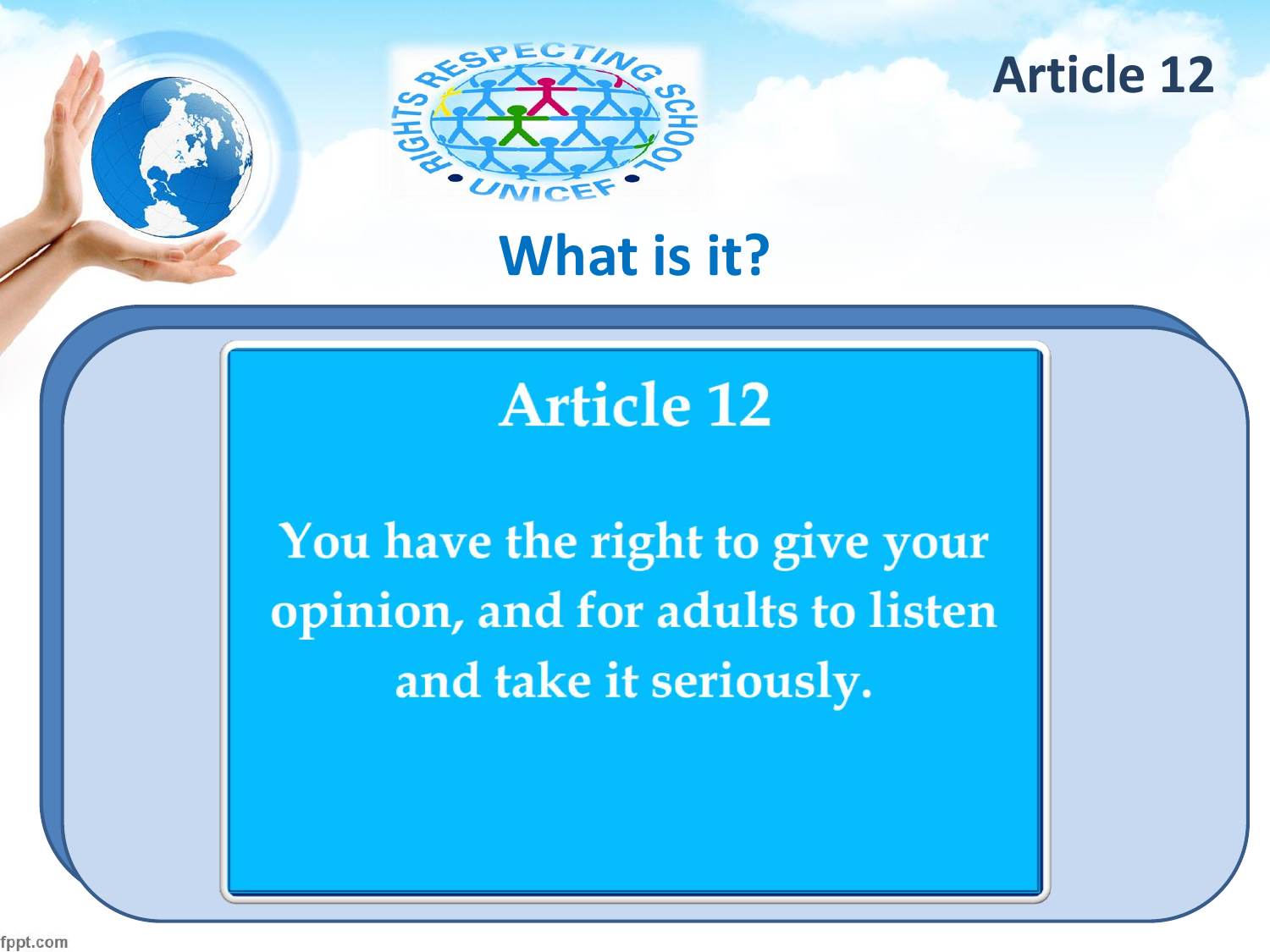

### **Article 12**

### **Rights**

Article 12 is considered a general principle of the CRC. This means it should be considered when thinking about any other articles in the Convention.

One of the things the UNCRC does is to make it clear that human rights apply to children and young people as much they do to adults.

Children and young people don't have as much power as adults: they can't vote, and they don't have as much money. But Article 12 says they still have the human right to have opinions and for these opinions to be heard and taken seriously.

fppt.com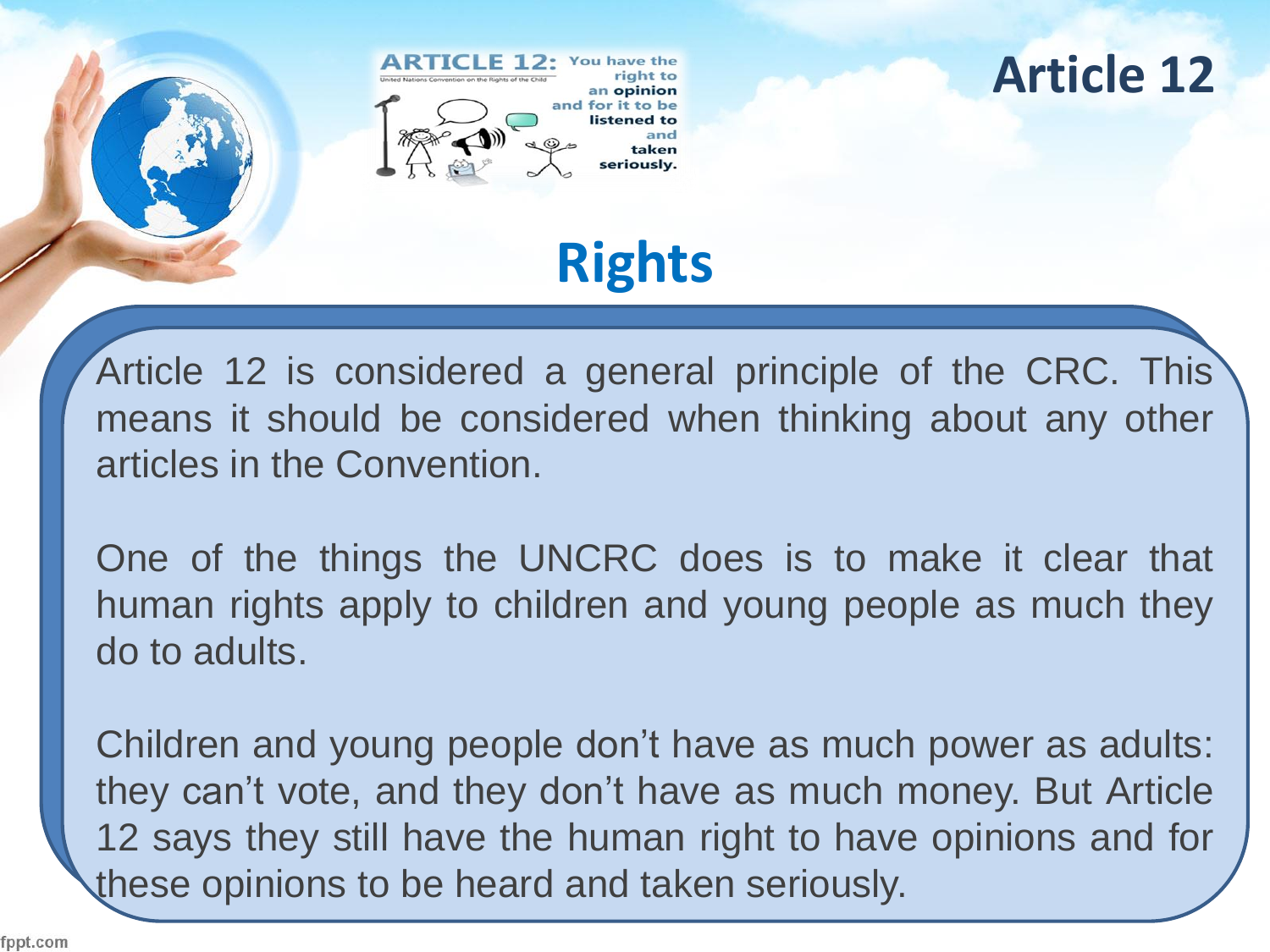

**Article 12**

# **Being Able to Speak Up**

It says that the opinions of children and young people should be considered when people make decisions about things that involve them, and that these opinions they shouldn't be dismissed out of hand on the grounds of age. It also says children and young people should be given the information they need to make good decisions.

Article 12 is also concerned with making sure children and young people feel able to express their opinions. It says that they shouldn't feel their opinions will be dismissed or regarded as invalid because of their age. It also says that children and young people need to know about this right so that they can exercise it, and that adults need to know about this right so they don't dismiss it out of hand.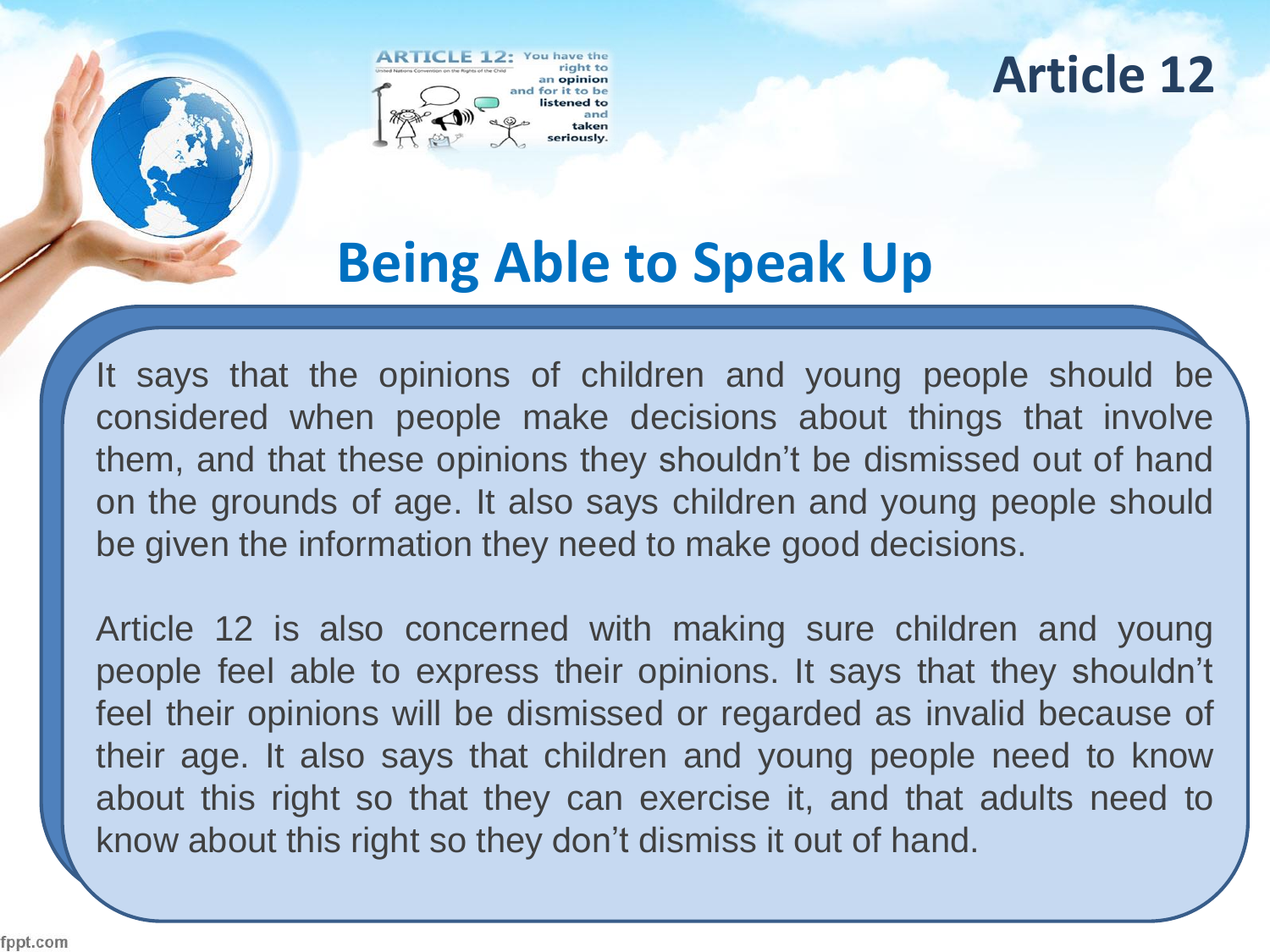### **Vocabulary Focus**



### **considered (adjective – past tense of consider)** Something having been thought about carefully